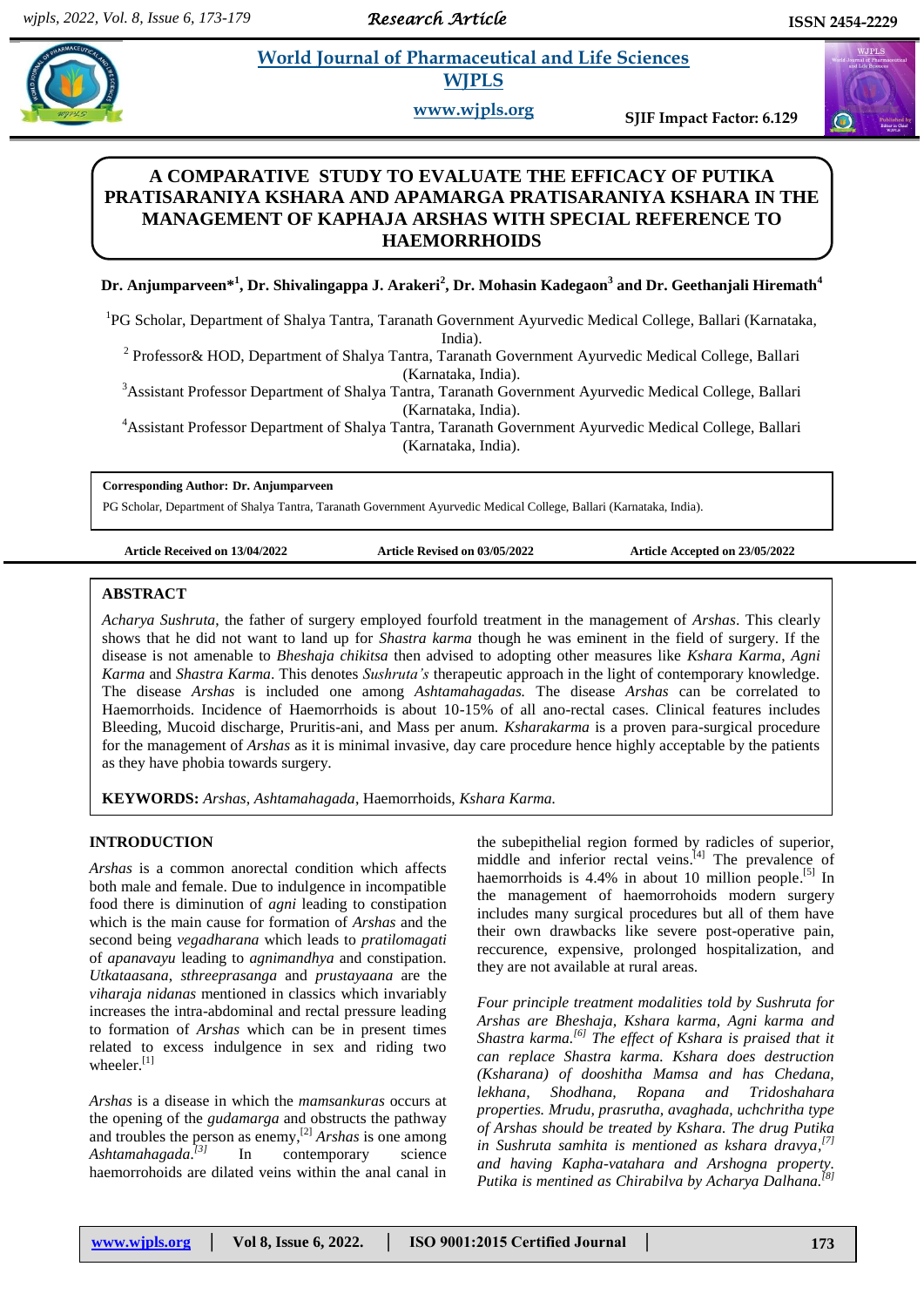*Kshara karma (Teekshna Pratisaraneeya Kshara) specially said for Kaphaja type of Arshas. [9] As the Kshara karma is minimal invasive, daycare procedure hence highly acceptable by the patients as they have phobia towards surgery.* 

Considering all these factors, an effort was made to study the efficacy of *Putika pratisaraneeya kshara* as a substitute for *Apamarga pratisaraneeya kshara* which is not available throughout the year; it is standardized and established study in the management of *Arshas*.

# **AIMS AND OBJECTIVES**

- To evaluate the efficacy of *Putika Pratisaraniya Kshara* in the management of *Arshas*.
- To evaluate the efficacy of *Apamarga Pratisaraniya Kshara* in the management of *Arshas*.
- To compare the efficacy of *Putika Pratisraniya Kshara* and *Apamarga Pratisaraniya Kshara* in the management of *Arshas*.

#### **MATERIALS AND METHODS**

#### **A. Study design**

40 patients of *Kaphaja Arshas* of either gender were selected and they were randomly divided into two groups, each containing 20 patients. Patients under the Group A were treated with *Putika pratisaraniya kshara* and Group B were treated with *Apamarga Pratisaraniya Kshara.*

#### **B. Source of patients**

40 diagnosed cases of Kaphaja Arshas (Internal haemorrhoids) of either Sex were selected from OPD and IPD of Shalya Tantra, Taranath Govt. Ayurvedic Medical College and Hospital, BALLARI.

#### **Inclusion Criteria**

- All the patients were diagnosed and assessed thoroughly on the basis of Ayurvedic and modern sign and symptoms of internal haemorrhoids.
- $\bullet$  2<sup>nd</sup> and 3<sup>rd</sup> degree haemorrhoids.
- Single pile mass.
- Age group of 30-65years irrespective of Sex, Religion, Occupation.

#### **Exclusion Criteria**

- Thrombosed pile mass.
- $\bullet$  1<sup>st</sup> and 4<sup>th</sup> degree haemorrohoids.
- Subjects associated with any other systemic disorders.
- Pregnant and lactating women.
- Chronic alcoholic and chronic liver disorder cases.
- Associated with any other ano-rectal diseases.

#### **Diagnostic Criteria**

Diagnosis will be made on the basis of sign and symptoms, by per rectal examination i.e. inspection, digital rectal examination and proctoscopic examination.

#### **Investigations**

CBC, ESR, RBS, CT, BT, HBs Ag, HIV 1&2

#### **Intervention**

- A total number of 40 patients diagnosed with Haemorrhoids will be randomly selected and devided into 2 groups namely Group A and Group B.
- Group A *Putika pratisaraniya kshara*.
- Group B *Apamarga pratisaraniya kshara.*
- The nature of the study will be explained to the patients in details and consent will be taken.
- Patient will be having all the rights to withdraw from the study at any time.
- All the data related to patient will be kept confidential.

## **Materials Required for Study**



**Figure 1: Showing materials required for the study.**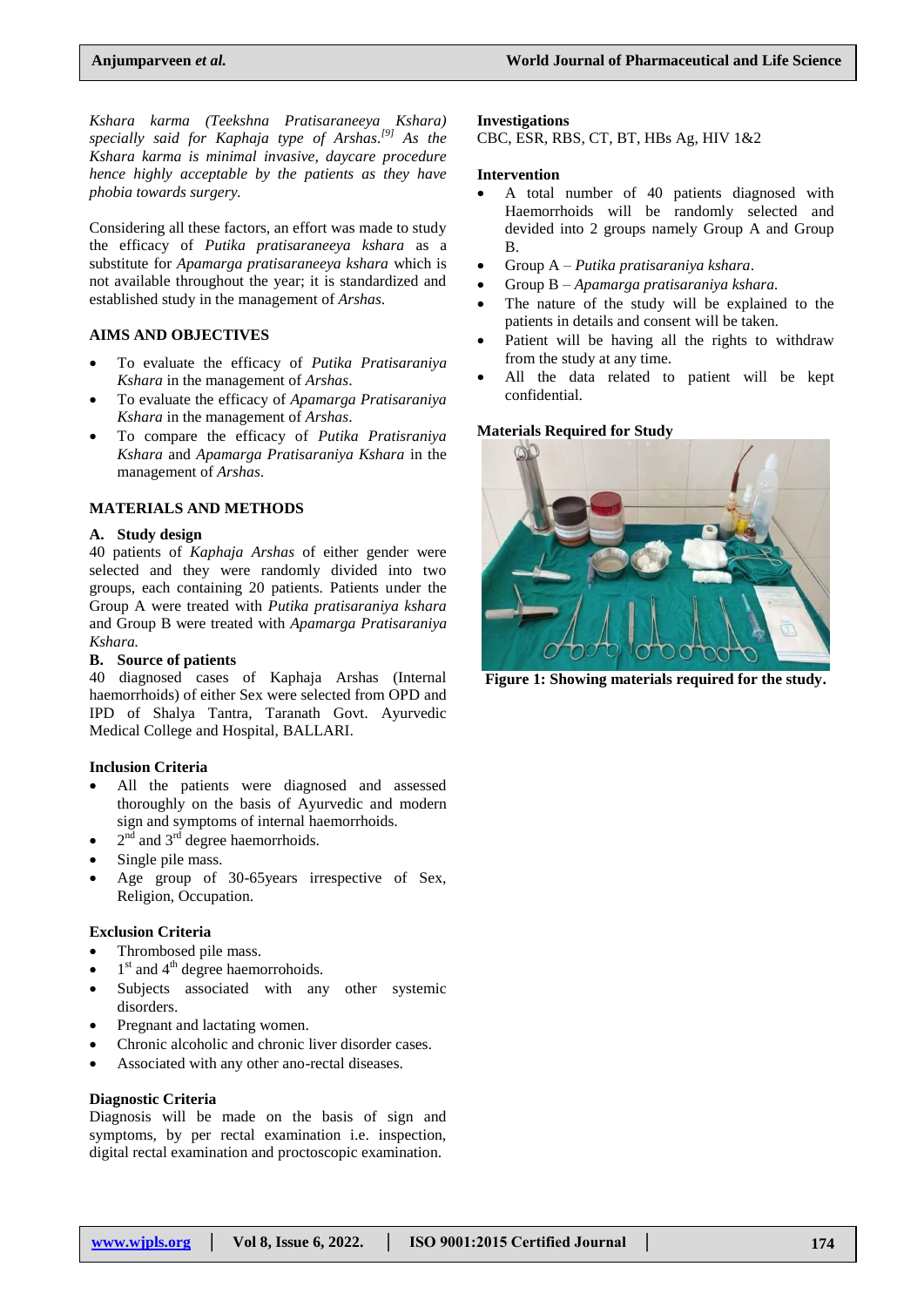**Table 1: Showing materials require for the study.**

| Surgical gloves                         | Q.S         |  |  |  |  |
|-----------------------------------------|-------------|--|--|--|--|
| Sterile swabs                           | Q.S         |  |  |  |  |
| Sterile gauze pieces                    | Q.S         |  |  |  |  |
| Spirit                                  | Q.S         |  |  |  |  |
| Povidine Iodine                         | Q.S         |  |  |  |  |
| Sterile pads                            | Q.S         |  |  |  |  |
| Sponge holder                           | 1 in number |  |  |  |  |
| Drape                                   | 1 in number |  |  |  |  |
| Towel clips                             | 2 in number |  |  |  |  |
| Disposable syringe of 5ml with needle   | 1 in number |  |  |  |  |
| Inj. xylocaine 2%+ adrenaline           | Q.S         |  |  |  |  |
| Lignocaine jelly 2%                     | Q.S         |  |  |  |  |
| Proctoscope(without slit)               | 1 in number |  |  |  |  |
| Slit proctoscope                        | 1 in number |  |  |  |  |
| Alli's forceps                          | 1 in number |  |  |  |  |
| Putika teekshna pratisaraneeya kshara   | Q.S         |  |  |  |  |
| Apamarga teekshna pratisaraneeya kshara | Q.S         |  |  |  |  |
| Spatula                                 | 1 in number |  |  |  |  |
| Artery forceps                          | 2 in number |  |  |  |  |
| Bowl containing fresh nimbu swarasa     | Q.S         |  |  |  |  |
| Micropore plaster(2 inch)               | Q.S         |  |  |  |  |
| <b>Lithotomy Table</b><br>1 in number   |             |  |  |  |  |
| OT Lamp<br>1 in number                  |             |  |  |  |  |

Major O T of the institution was utilized for conducting the procedures in Group A and Group B.

# **Procedure**

#### **Group A**

## **Pre- operative Procedure**

- Informed consent was taken.
- Part preparation was done.
- Inj Xylocaine 2% test dose was given subcutaneously.
- $\bullet$  Inj.T.T-0.5ml IM given.
- Enema was given.

# **Operative Procedure**

- Under all aseptic precautions patient shifted OT.
- Patient was made to lie down in lithotomy position.
- Anus and surrounding area was cleaned with antiseptic lotion and Draping was done.
- Local anaesthesia was infiltered in rhomboid method with Inj.Xylocaine2% with adrenaline and manual anal dilatation was done sufficient enough to admit four fingers.
- Lubricated normal proctoscope was introduced, position of pile mass was noted and proctoscope was removed.
- Then slit proctoscope was introduced and skin around pile mass was pulled laterally with Alli's tissue holding forceps to get a better view of haemorrhoids.
- The healthy anal mucosa was covered with gauze pieces to prevent spilling of kshara on it.
- Then the pile mass was gently scraped with the rough surface of spatula.
- Then *Putika Pratisraniya kshara in* Group A *and Apamarga Pratisraniya Kshara in* Group B was applied over pile mass, and the opening of proctoscope was closed with the palm and left for *Shata matra kala*.
- Then the pile mass was cleaned with *Nimbu swarasa*.
- Observed for *Samyak kshara dagdha lakshana*  (*Pakva Jambu PhalaVarna*).
- The gauze pieces which were used to cover the anal mucosa were taken out.
- There after the anal canal was packed with Anal pack soaked in Povidine iodine, dry dressing was done and the patient was shifted to the ward.

## **Post operative procedure**

- Anal pack was removed after 6 hours, from next day onwards patient was advised to take sitz bath after passing motion for 10-15 minutes twice a day.
- *Hareetaki Choorna* in a dose of 1 tsp was given at night after food with Luke warm water as a laxative.
- Diet restriction was advised to the patient. Analgesics were administered according to the need.

These changes were recorded in the proforma of case sheet prepared for the study. After the completion of *Ksharakarma* observations regarding the changes in the features and regression of pile mass were made daily and the same were recorded in the proforma of case sheet prepared for the study.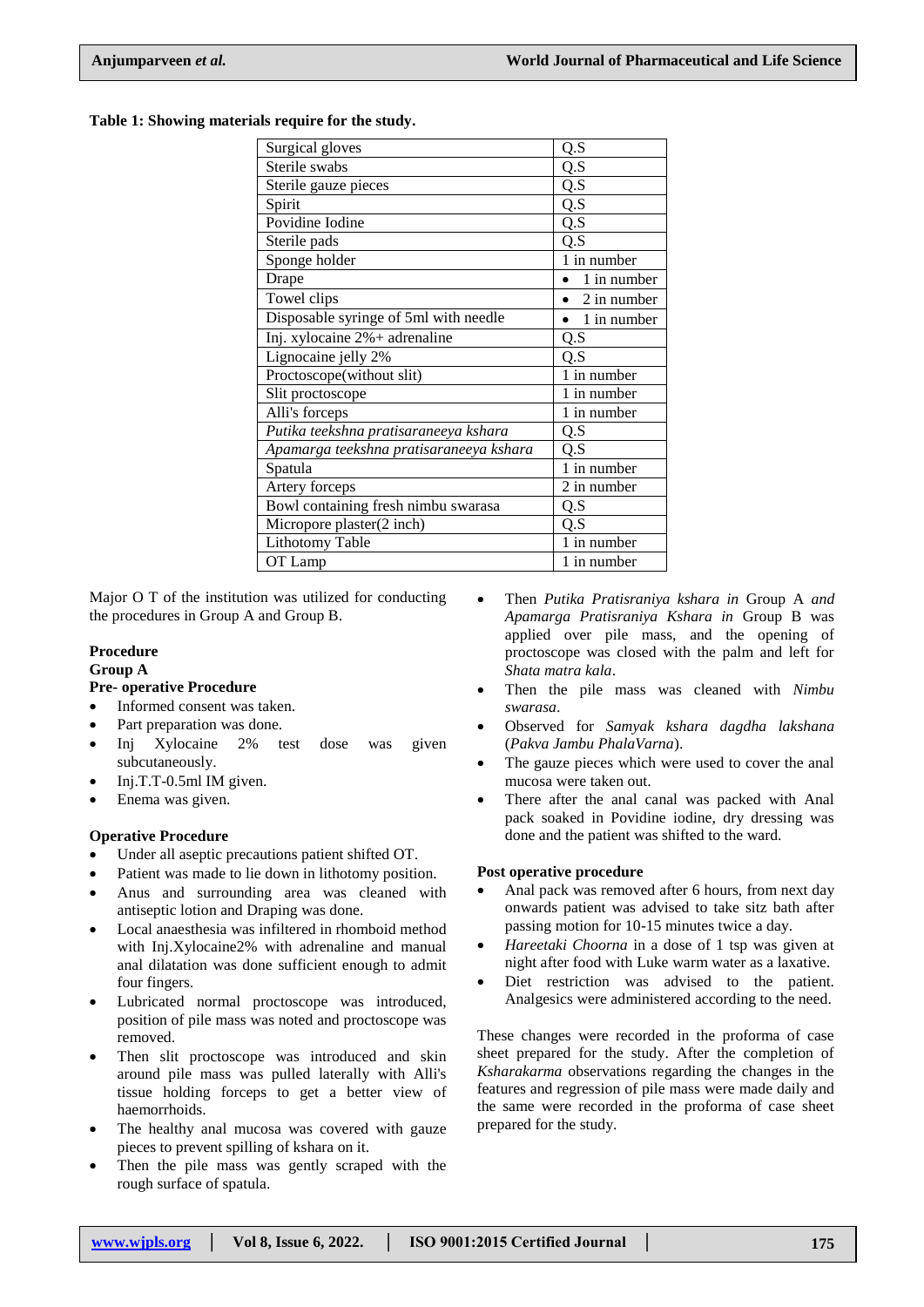#### **Assessment Criteria**

Assessment is based on subjective and objective parameters, assessed before and after the treatment.

#### **Table 02: Showing the assessment parameters.**

| Subjective Parameter | Mucoid discharge | Present                         |  |  |
|----------------------|------------------|---------------------------------|--|--|
|                      |                  | Absent                          |  |  |
|                      | Pruritis ani     | Present                         |  |  |
|                      |                  | Absent                          |  |  |
| Objective parameter  | Mass per anum    | Regression of pile mass-Present |  |  |
|                      |                  | Regression of pile mass-Absent  |  |  |

# **RESULTS**

**Table 03: Overall effect of** *Putika pratisaraneeya ksharakarma* **in Group A.**

| <b>OVERALL EFFECT OF TREATMENT</b> |                             |                           |  |  |  |  |
|------------------------------------|-----------------------------|---------------------------|--|--|--|--|
| Grading                            | <b>Relief in percentage</b> | <b>Relief in patients</b> |  |  |  |  |
| No improvement                     | $0-25%$                     |                           |  |  |  |  |
| Mild improvement                   | 26-50%                      |                           |  |  |  |  |
| Moderate improvement               | 51-75%                      |                           |  |  |  |  |
| Marked improvement                 | 76-100%                     | 20                        |  |  |  |  |

**Table 04: Overall effect of** *Apamarga pratisaraneeya ksharakarma* **in Group B.**

| <b>OVERALL EFFECT OF TREATMENT</b> |                             |                           |  |  |  |  |
|------------------------------------|-----------------------------|---------------------------|--|--|--|--|
| Grading                            | <b>Relief in percentage</b> | <b>Relief in patients</b> |  |  |  |  |
| No improvement                     | $0-25%$                     |                           |  |  |  |  |
| Mild improvement                   | 26-50%                      |                           |  |  |  |  |
| Moderate improvement               | 51-75%                      |                           |  |  |  |  |
| Marked improvement                 | 76-100%                     |                           |  |  |  |  |

## **Overall effect of treatment**



Figure 2: Showing overall effect in Group A



Figure 3: Showing overall effect in Group B

|  | Table 05: Showing the overall comparative results of Group A and Group B. |  |  |
|--|---------------------------------------------------------------------------|--|--|

| <b>Parameters</b> | Group | <b>Mean</b> |      | $\frac{0}{0}$ | <b>SD</b> | <b>SE</b> | Chi Saq. & T value | P value | <b>Remarks</b> |
|-------------------|-------|-------------|------|---------------|-----------|-----------|--------------------|---------|----------------|
|                   |       | BТ          | AT   |               |           |           |                    |         |                |
| Pruritis ani      | A     | 70          | 0.00 | 100           | 0.410     | 0.092     | 2.179              | 0.042   | Significant    |
|                   | B     | 0.70        | 0.00 | 100           | 0.00      | 0.000     |                    |         |                |
| Mucoid discharge  | A     | 0.35        | 0.00 | 100           | 0.366     | 0.082     | 1.042              | 0.305   | <b>NS</b>      |
|                   | B     | 0.50        | 0.00 | 100           | 0.224     | 0.050     |                    |         |                |
| Mass per anum     | A     | 1.00        | 0.00 | 100           | 0.503     | 0.112     |                    |         | <b>NS</b>      |
|                   | B     | 00.1        | 0.00 | 100           | 0.00      | 0.00      | $-0.312$           | 0.757   |                |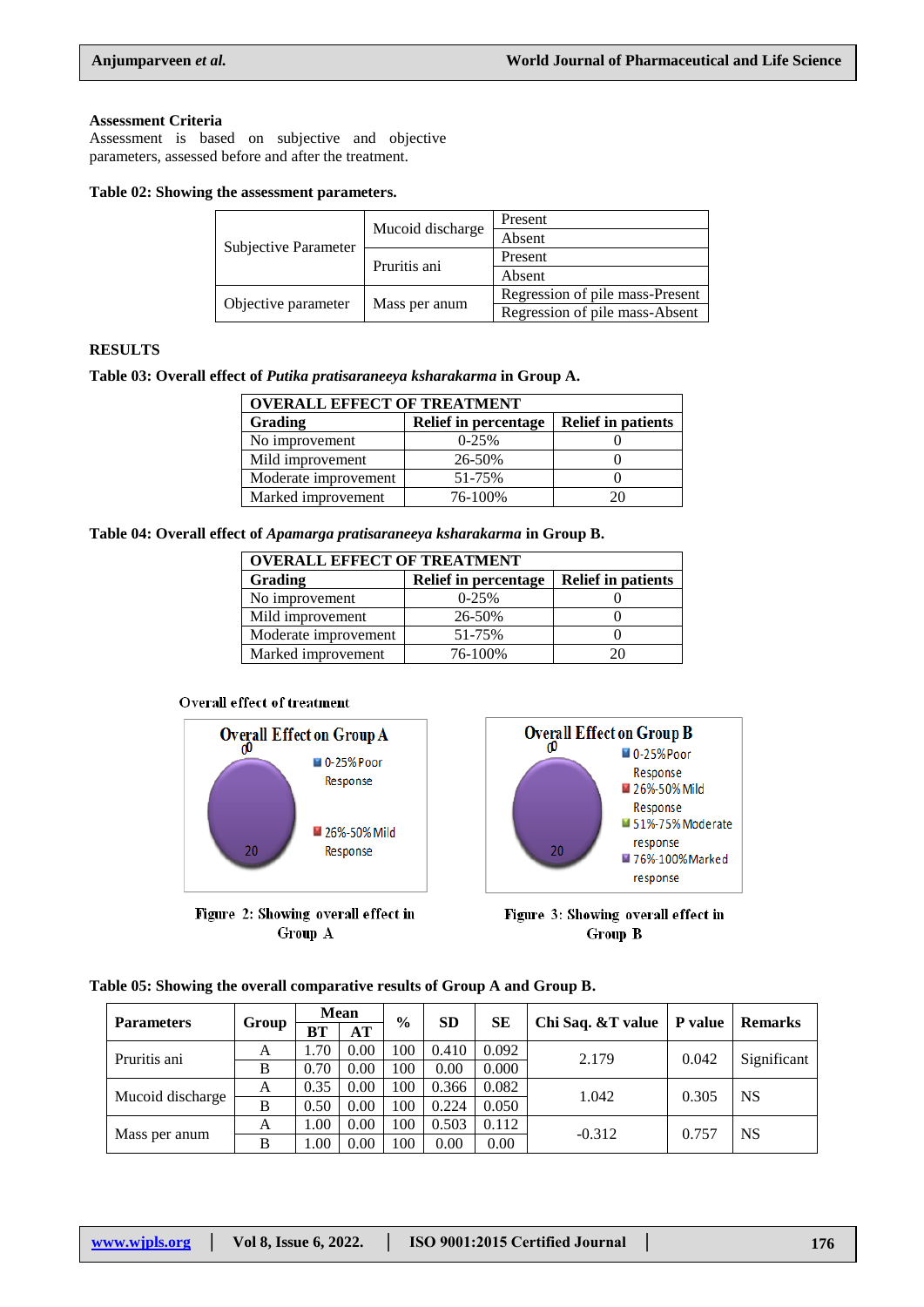#### **Treatment in Group A**



Figure 4: Before Tretment.



Figure 6: Pakva jambu phala varna.

## **Treatment in Group B**



Figure 8: Before treatment.



Figure 10: Pakva jambu phala Varna.

# **DISSCUSSION**

The disease *Arshas*, an ano-rectal disorder is as old as mankind. Still, a large proportion of the world's population is troubled with *Arshas*. All the definition and synonyms of *Arshas* reveals that *Arshas* troubles the person like an enemy and disturbs the physiological condition with a growth in the region. By this one can infer that the term *Arshas* includes all kinds of growths like sentinel tags, hypertrophied papillae, anal polyps and haemorrhoidal masses also. Hence all *Arshas* are not



Figure 5: During treatment.



Figure 7: After treatment.



Figure 9: During treatment.



Figure 11: After treatment.

Haemorrhoids but all haemorrhoids can be considered as *Arshas*.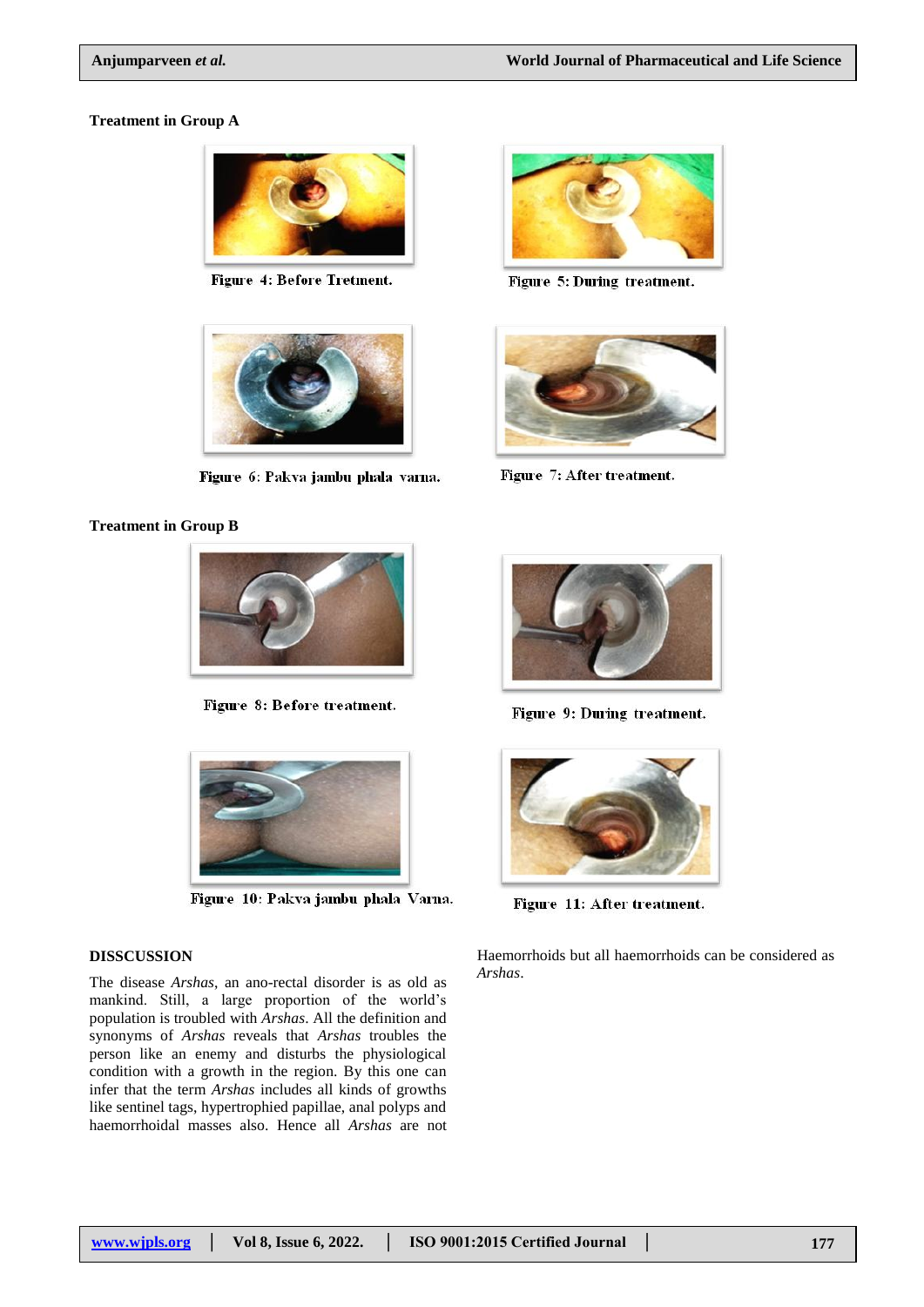**Probable mode of action of** *Kshara*



*Pratisaraneeya kshara* acts on Haemorrhoids in two ways

- 1. It cauterizes the pile mass directly because of its *Kshara guna* (corrosive nature)
- 2. It coagulates protein in Haemorrhoidal plexus.

The coagulation of protein leads to disintegration of haemoglobin into haem and globin. Synergy of these actions results in decreasing the size of pile mass. Futher, necrosis of tissue in the haemorrhoidal vein will occur. This necrosed slough out is blackish brown discharge for 3 to 7days. The haem present in the slough gives colour to the discharge. The tissue become fibrosed and scar



formation is seen. The haemorrhoidal vein obliterates permanently and there is no recurrence of haemorrhoids.

- **Ischemic necrosis** occurs as the blood supply to the pile mass gets impeded**.**
- **Chemical cauterization** will be done by *Putika* and *Apamarga Kshara.*
- **Debridment of unhealthy tissue** will also be done by *Putika* and *Apamarga Kshara*.
- **Sloughing of the mass** in 3 to 7days starts once the mass is completely devitalized**.**
- **Wound healing by minimum fibrosis** is facilitated by the action of *Putika* and *Apamarga Kshara.*